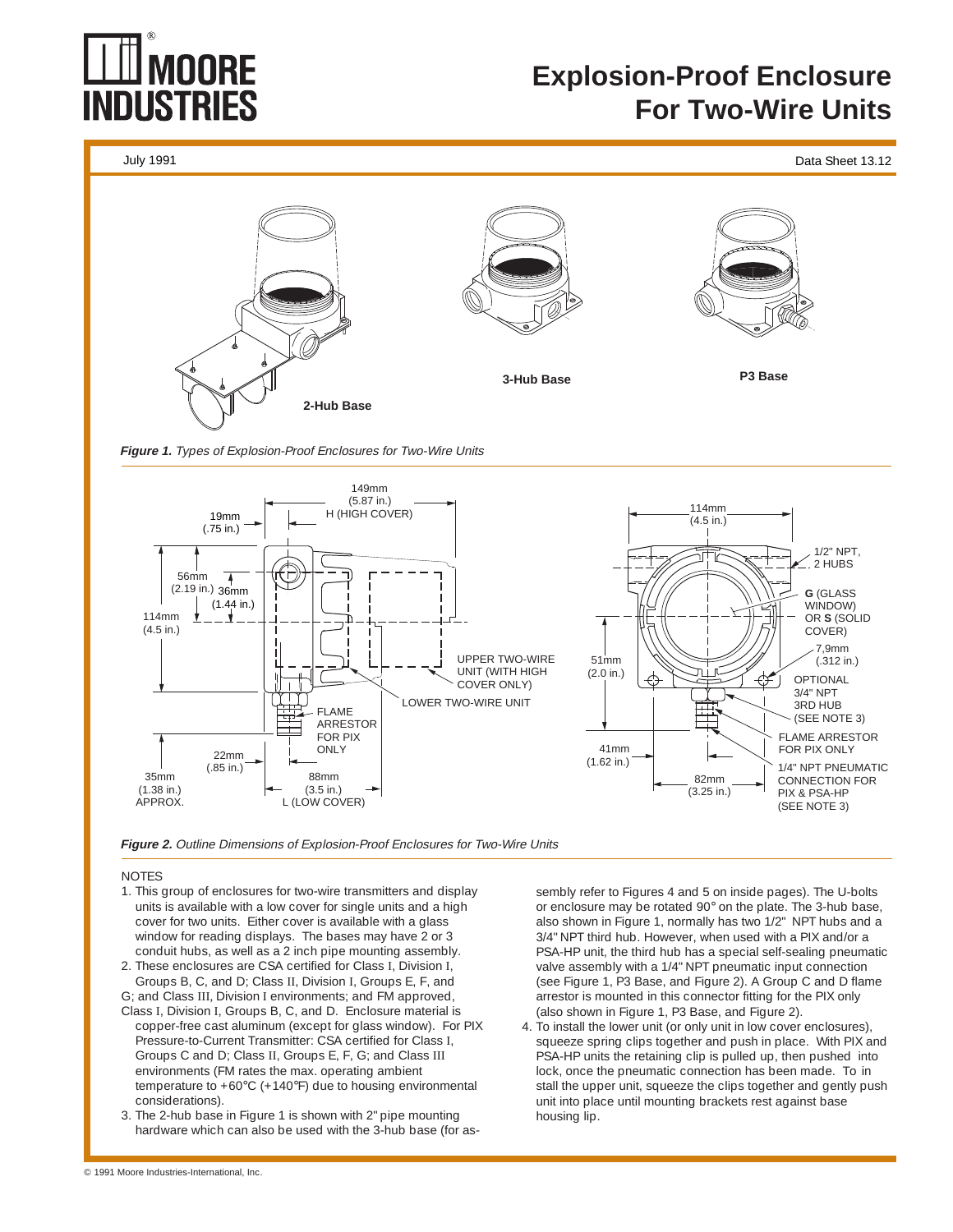## **Explosion-Proof Enclosure For Two-Wire Units**

#### **Table 1.** Available Enclosures

| <b>Model</b><br><b>Number</b> | <b>Conduit</b><br>Hub<br>Qty. | Cover<br><b>Height</b> | Cover<br><b>Style</b> |
|-------------------------------|-------------------------------|------------------------|-----------------------|
| $21 S / 21 S P^{*+}$          | 2                             | l ow                   | Solid                 |
| 2LG / 2LGP*1                  | $\mathfrak{D}$                | l ow                   | Glass                 |
| 2HS / 2HSP*1                  | 2                             | High                   | Solid                 |
| $2HG / 2HGP*†$                | $\mathfrak{D}$                | High                   | Glass                 |
| 3LS / 3LSP*1                  | 3                             | l ow                   | Solid                 |
| $31 G / 31 G P^{*+}$          | 3                             | l ow                   | Glass                 |
| $3HS / 3HSP*†$                | 3                             | High                   | Solid                 |
| 3HG / 3HGP*1                  | 3                             | High                   | Glass                 |
| P3LS / P3LSP* <sup>11</sup>   | $2**$                         | l ow                   | Solid                 |
| P3HS / P3HSP* <sup>11</sup>   | $2**$                         | High                   | Solid                 |
| P3HG / P3HGP* <sup>††</sup>   | $2**$                         | High                   | Glass                 |

\*Add P suffix to model number to include 2" pipe mounting hardware assembly. †Not for use with PIX P/I Transmitters or IPT I/P Transmitters or PSA. \*\*3rd hub is 1/4" NPT female connection to pneumatic input flame arrestor.

††For use only with PIX or PSA-HP.

**FM or P 3 H G P** FM Prefix (optional) designates approved enclosure\*\* **P** Prefix (optional) designates 3rd hub 1/4" NPT pneumatic input configuration\*\* **3** Designates 3 hub base, 2 designates 2 hub base **H** Designates high cover, L designates low cover **G** Designates glass window in cover, S designates solid cover **P** Suffix (optional) designates 2" pipe mounting hardware assembly. \*See notes below for complete model number examples. \*\*Only either FM or P may be specified. Both cannot be ordered on the same unit.

**Figure 3**. Enclosure Model Number Description\*

#### **NOTES**

- 1. Choose model number for enclosure from Table 1.
- 2. Model Number Examples:
	- a. When a High Cover enclosure is ordered it is usually in conjunction with two (2) two-wire units. Specify the explosion-proof enclosure with the lower unit and the HPD housing with the upper. Example No. 1: A TCX is the lower unit in a 2HG explosion-proof enclosure and a DVX is placed above it for direct temperature readout through the window. The TCX model number is: TCX / J20-50MVFS / 4-20MA / 12-42DC [2HG] The DVX model number is: DVX / 4-20MA / 0-1000°F / 2.5VLP [HPD] b. To order a High Glass Cover enclosure along with a twowire display unit only, specify the enclosure as the

housing for the display unit. Example No. 2: A DVX is being ordered in a 3HGP explosion-proof enclosure for viewing through the window. The lower two-wire transmitter is not being ordered at this time.

The DVX model number is:

DVX / 4-20MA / 0-1000°F / 2.5VLP [3HGP]

The lower unit may be ordered at a later time with an HP housing.

C. To order a High Cover enclosure along with a two-wire transmitter (not a display unit) specify the explosionproof enclosure as the housing to place it in the lower position (base).

Example No. 3: A TCX is being ordered as the lower unit in a 2HS enclosure. The upper unit is not being ordered at this time.

The TCX model number is:

TCX / J20-50MVFS / 4-20MA / 12-42DC [2HS] The upper unit may be ordered at a later time with an HPD housing.

3. Enclosures with optional 2" pipe mounting may be installed in a variety of positions as shown on the next page. The illustrations in Figure 5 show the four basic 2" pipe-mounting positions. Plates may also be rotated 180°. In addition, the enclosure has four different possible positions on the plate itself.